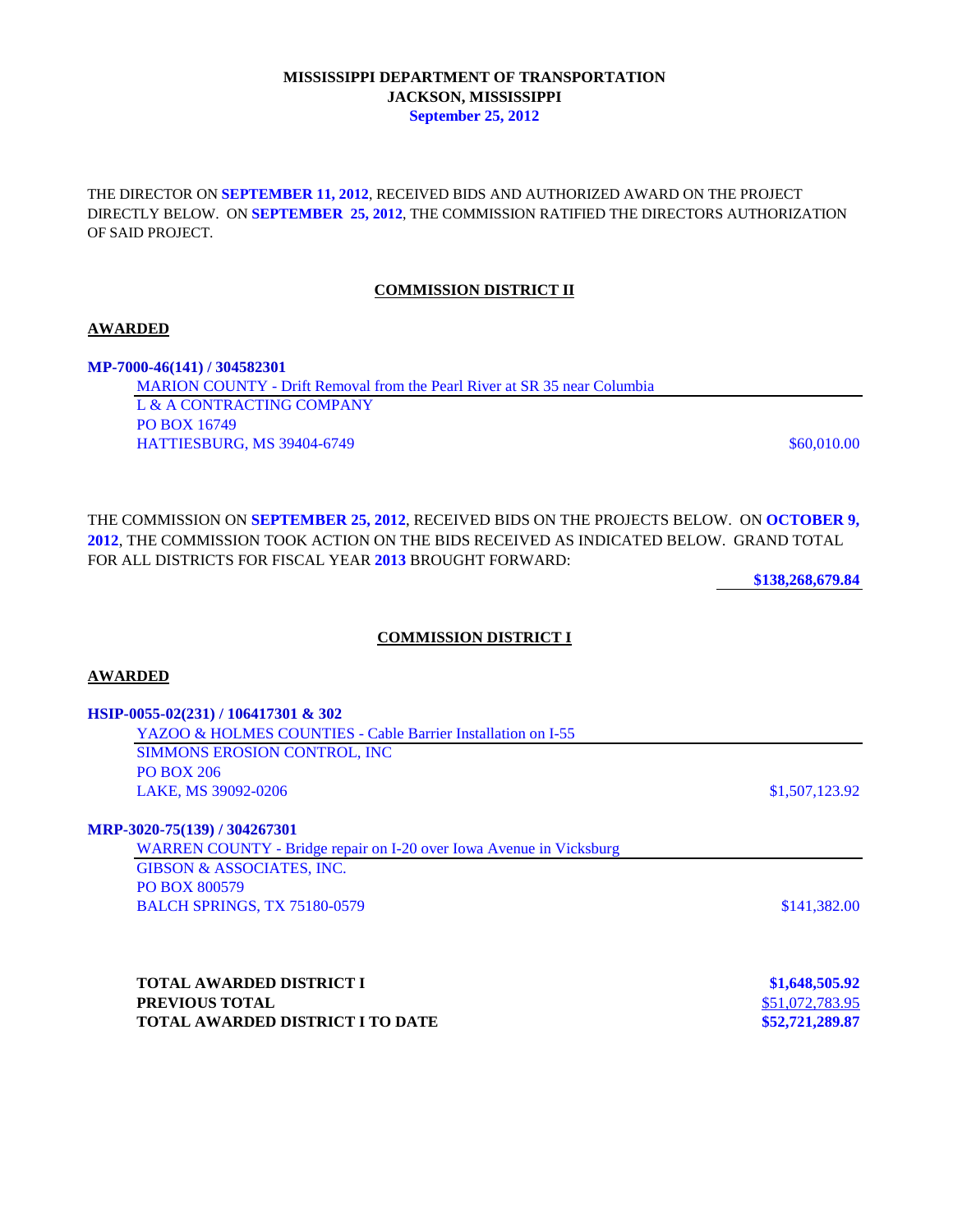# **COMMISSION DISTRICT II**

# **AWARDED**

| HSIP-0003-01(182) / 105913301                                                         |                 |
|---------------------------------------------------------------------------------------|-----------------|
| JACKSON COUNTY - Intersection Realignment at US 90 & Franklin Creek Road              |                 |
| <b>DCD-LANE JV</b>                                                                    |                 |
| <b>6512 ROSE FARM RD</b>                                                              |                 |
| OCEAN SPRINGS, MS 39564                                                               | \$1,082,947.50  |
| BR-0008-01(076) / 102111302                                                           |                 |
| HARRISON COUNTY - Bridge Replacement on US 49 over Little Biloxi River                |                 |
| TANNER CONSTRUCTION COMPANY, INC.                                                     |                 |
| <b>PO BOX 460</b>                                                                     |                 |
| ELLISVILLE, MS 39437                                                                  | \$6,827,604.25  |
| STP-0032-01(035) / 106181301                                                          |                 |
| PEARL RIVER COUNTY - Traffic Signal Installation on SR 43 at Beech Street in Picayune |                 |
| HUEY STOCKSTILL, INC.                                                                 |                 |
| <b>PO BOX 758</b>                                                                     |                 |
| PICAYUNE, MS 39466                                                                    | \$479,306.88    |
| BR-2170-00(005) / 102245302                                                           |                 |
| FORREST COUNTY - Bridge Replacement on US 11 over Greens Creek                        |                 |
| TANNER CONSTRUCTION COMPANY, INC.                                                     |                 |
| <b>PO BOX 460</b>                                                                     |                 |
| ELLISVILLE, MS 39437                                                                  | \$2,968,317.65  |
| BR-2171-00(008) / 102519301                                                           |                 |
| LAMAR COUNTY - Replace 5 Bridges on US Hwy. 11 between Lumberton and Purvis           |                 |
| TANNER CONSTRUCTION COMPANY, INC.                                                     |                 |
| <b>PO BOX 460</b>                                                                     |                 |
| <b>ELLISVILLE, MS 39437</b>                                                           | \$8,433,355.39  |
| <b>TOTAL AWARDED DISTRICT II</b>                                                      | \$19,851,541.67 |
| PREVIOUS TOTAL                                                                        | \$30,376,728.25 |
| <b>TOTAL AWARDED DISTRICT II TO DATE</b>                                              | \$50,228,269.92 |
|                                                                                       |                 |
| <b>COMMISSION DISTRICT III</b>                                                        |                 |
| AWARDED SUBJECT TO CONCURRENCE BY THE FEDERAL HIGHWAY ADMINISTRATION                  |                 |
|                                                                                       |                 |
| STP-0029-02(016) / 102556313 & STP-0029-03(008) / 102556314                           |                 |

MARSHALL & DESOTO - Construction of SR 304/I-269 from Station 625+00 to Station 835+00 HILL BROTHERS CONSTRUCTION COMPANY, INC. 20831 HIGHWAY 15 FALKNER, MS 38629 \$38,952,920.35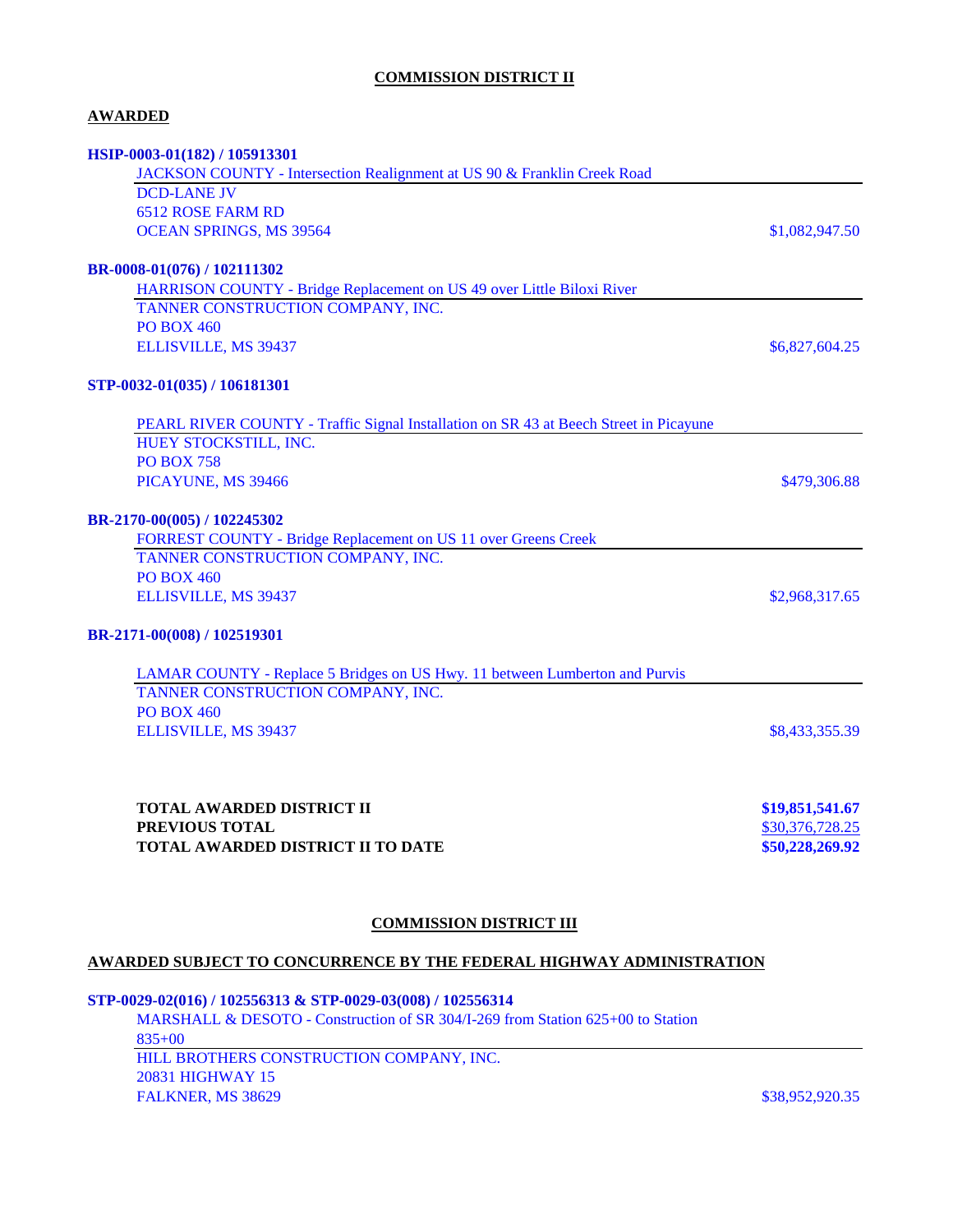# **AWARDED**

| HSIP-0002-06(020) / 106416301                                                     |                  |
|-----------------------------------------------------------------------------------|------------------|
| LEE COUNTY - Installation of Cable Barrier on US 45                               |                  |
| <b>SIMMONS EROSION CONTROL, INC</b>                                               |                  |
| <b>PO BOX 206</b>                                                                 |                  |
| LAKE, MS 39092-0206                                                               | \$3,439,494.29   |
| HSIP-0040-01(021) / 101635301                                                     |                  |
| MONROE COUNTY - Grade, Drain, Bridge & Incidental Paving approximately 6 miles on |                  |
| SR 25 South of Becker to Existing US 278                                          |                  |
| EUTAW CONSTRUCTION COMPANY, INC.                                                  |                  |
| <b>PO BOX 36</b>                                                                  |                  |
| <b>ABERDEEN, MS 39730</b>                                                         | \$17,342,740.63  |
| MP-1009-58(007) / 304487301                                                       |                  |
| PONTOTOC COUNTY - Mill and Overlay approximately 2 miles of SR 9                  |                  |
| APAC - MISSISSIPPI, INC.                                                          |                  |
| <b>PO BOX 24508</b>                                                               |                  |
| JACKSON, MS 39225-4508                                                            | \$452,768.00     |
| MP-1015-78(001) / 304485301 & MP-1015-53(001) / 304485302                         |                  |
| WEBSTER & OKTIBBEHA COUNTIES - Mill & Overlay approximately 2 miles of SR 15      |                  |
| from US 82 to North of Maben                                                      |                  |
| <b>LEHMAN-ROBERTS COMPANY</b>                                                     |                  |
| <b>PO BOX 1603</b>                                                                |                  |
| MEMPHIS, TN 38101                                                                 | \$580,850.61     |
| MP-1762-73(001) / 304486301                                                       |                  |
| UNION COUNTY - Mill & Overlay approximately one mile of SR 762 from Tangle Foot   |                  |
| Trail to SR 15 Intersection                                                       |                  |
| APAC - MISSISSIPPI, INC.                                                          |                  |
| <b>PO BOX 24508</b>                                                               |                  |
| JACKSON, MS 39225-4508                                                            | \$184,921.85     |
|                                                                                   |                  |
|                                                                                   |                  |
| <b>TOTAL AWARDED DISTRICT III</b>                                                 | \$60,953,695.73  |
| PREVIOUS TOTAL                                                                    | \$56,819,167.64  |
| <b>TOTAL AWARDED DISTRICT III TO DATE</b>                                         | \$117,772,863.37 |
|                                                                                   |                  |
|                                                                                   |                  |

| <b>TOTAL AWARDED ALL DISTRICTS</b> | \$82,453,743.32  |
|------------------------------------|------------------|
| <b>TOTAL AWARDED TO DATE</b>       | \$220,722,423.16 |